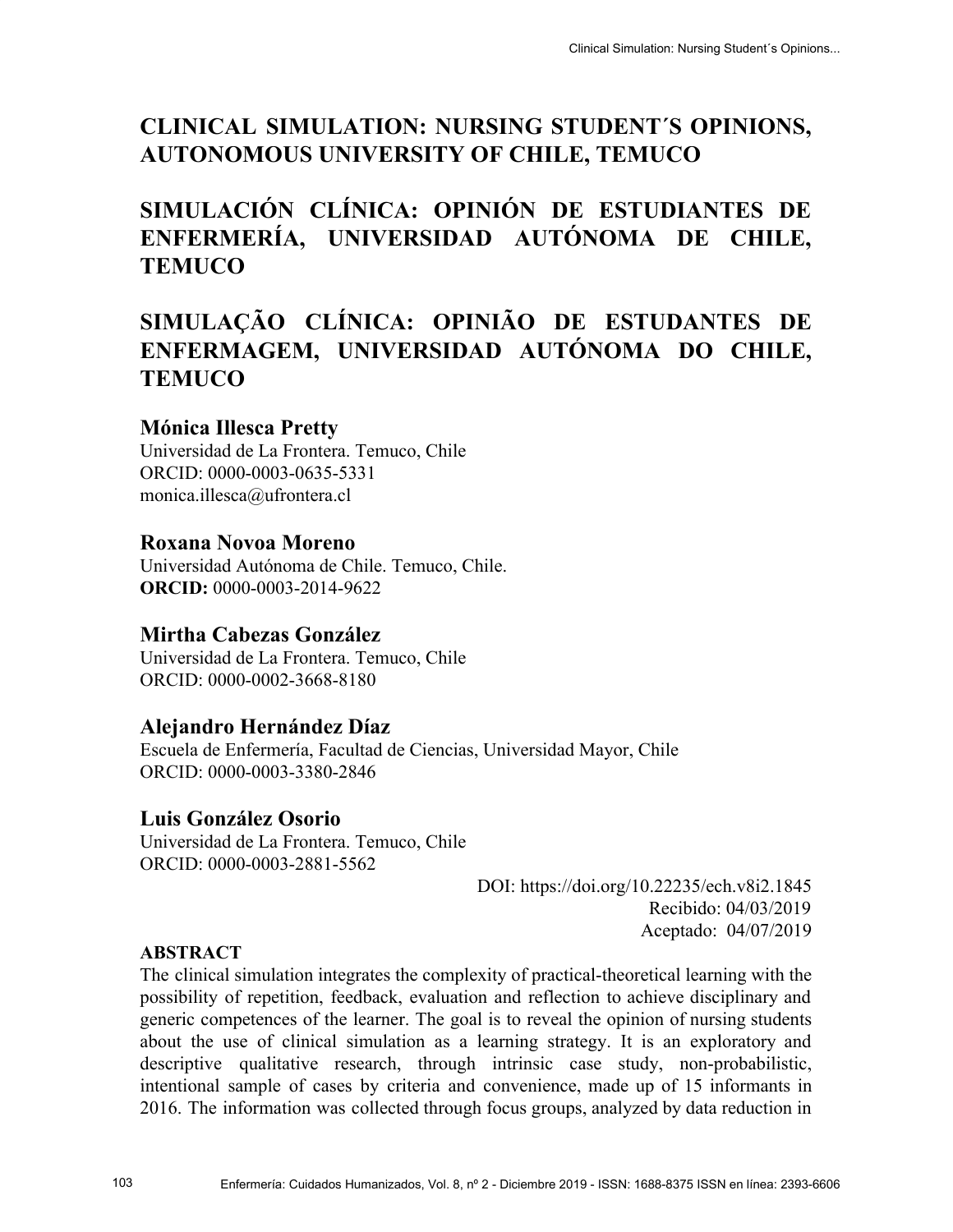three levels, using the constant comparison scheme, not grouping them into predetermined categories, by inductive reasoning process, validated with criteria of rigor and triangulation of researchers. In the first level 320 units of meaning emerged, grouped in six descriptive categories. In the second level there are three metacategories, in the third level there are two qualitative domains: contributions of students for the implementation of Clinical Simulation, and its contribution as a learning strategy in the development of disciplinary and generic competences. The conclusion is that this methodology reduces the existing gap between theory and practice, strengthens generic competences and allows the student to take responsibility for their training.

**Keywords:** Simulation, Students nursing, Education professional, Nursing Education

#### **RESUMEN**

La simulación clínica integra la complejidad del aprendizaje práctico-teórico con posibilidad de repetición, retroalimentación, evaluación y reflexión para lograr competencias disciplinares y genéricas del educando. El objetivo es develar la opinión de estudiantes de enfermería acerca del uso de la simulación clínica como estrategia de aprendizaje. Se trata de una investigación cualitativa exploratoria y descriptiva, mediante estudio intrínseco de casos, muestra no probabilística, intencionada de casos por criterios y conveniencia, conformada por quince informantes en el año 2016. Información recogida mediante grupos focales, analizados por reducción de datos en tres niveles, siguiendo el esquema de comparación constante, no agrupándolas en categorías predeterminadas, por proceso de razonamiento inductivo, validados con criterios de rigor y triangulación de investigadores. En cuanto a los resultados, en el primer nivel emergen 320 unidades de significado agrupadas en seis categorías descriptivas. En el segundo nivel hay tres metacategorías y en el tercero, dos dominios cualitativos: aportes de estudiantes para la implementación de Simulación Clínica y contribución de ésta como estrategia de aprendizaje en el desarrollo de competencias disciplinares y genéricas. Se concluye que esta metodología reduce la brecha existente entre la teoría y práctica, fortalece las competencias genéricas y permite que el estudiante asuma la responsabilidad en su formación.

**Palabras claves:** Simulación, Estudiantes de Enfermería, Educación Profesional, Educación en Enfermería

#### **RESUMO**

A simulação clínica integra a complexidade da aprendizagem teórico-prática com a possibilidade de repetição, feedback, avaliação e reflexão para obter competências disciplinares e genéricas do aprendente. Objetivo de revelar a opinião de estudantes de enfermagem sobre o uso da simulação clínica como estratégia de aprendizagem. Metodologia, pesquisa qualitativa exploratória e descritiva, por meio de estudo de caso intrínseco, não probabilístico, amostra intencional de casos por critérios e conveniência, composta por 15 informantes, 2016, informações coletadas por grupos focais, analisadas por redução de dados em três níveis, seguindo a esquema de comparação constante, não agrupando-os em categorias predeterminadas, pelo processo de raciocínio indutivo,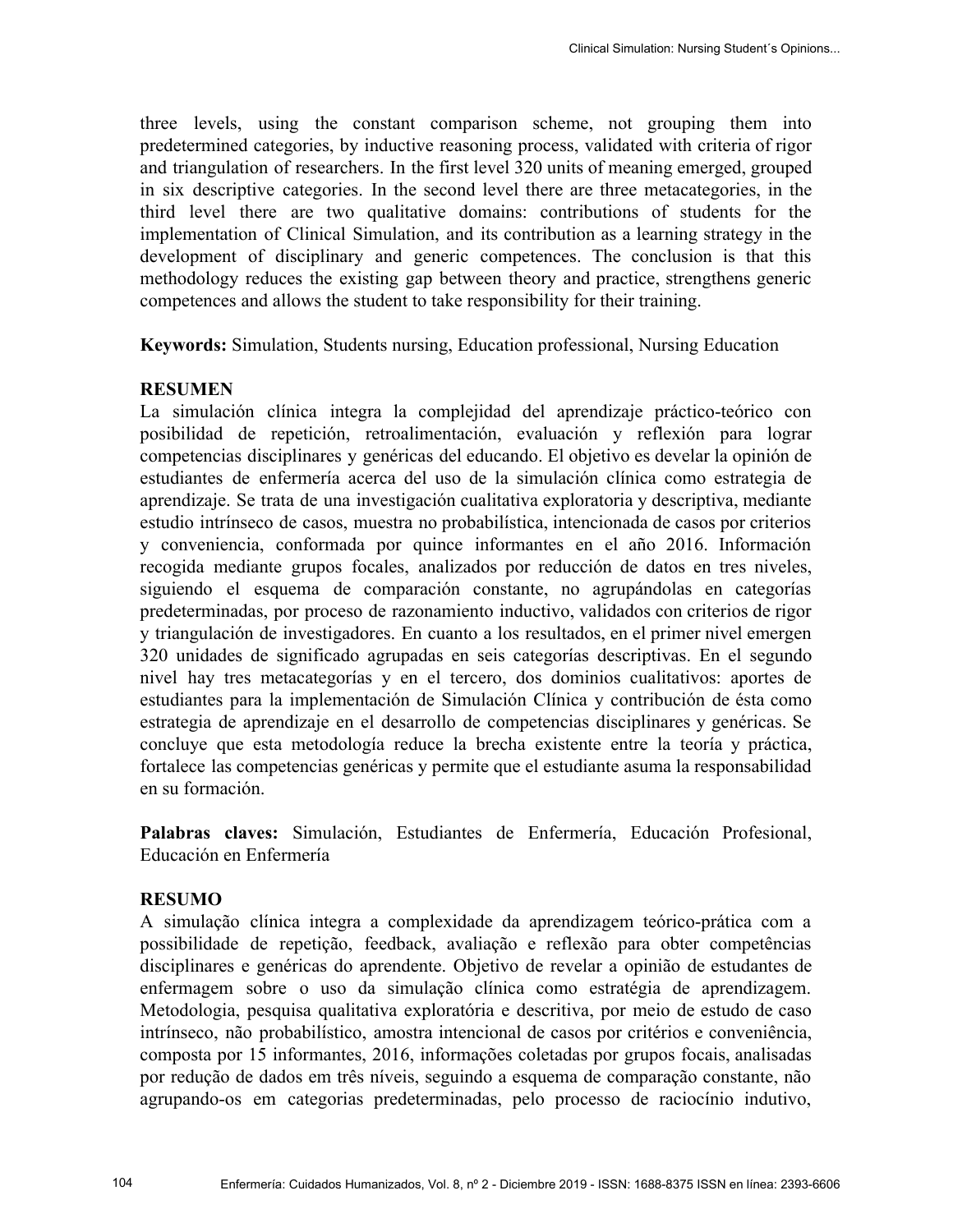validadas com critérios de rigor e triangulação de pesquisadores. Resultados Primeiro nível: emergem 320 unidades de significado agrupadas em 6 categorias descritivas, segundo nível: três metacategorias, domínios qualitativos do segundo nível 2: contribuições dos alunos para a implementação da Simulação Clínica e sua contribuição como estratégia de aprendizagem no desenvolvimento de competências disciplinares e genérico. Conclusão Esta metodologia reduz a lacuna existente entre a teoria e a prática, fortalece as competências genéricas e permite que o aluno assuma a responsabilidade pela sua formação.

**Palavras chaves:** Simulação, Estudantes de Enfermagem, Educação Profissionalizante, Educação em Enfermagem

#### **INTRODUCTION**

Nursing student training is a complex and comprehensive process that requires the incorporation of generic competences (instrumental, systemic and interpersonal) and also specific ones such as knowledge, skills, attitudes and values, together with strategies that allow a comprehensive evaluation of the acquired skills. The ultimate goal is to provide the users with efficient humanistic care focused on achieving expected results through the application of the nursing process  $(1 - 3)$ . When the history of the teaching-learning process in this career is reviewed, demonstration and feedback of procedures appear from earlier dates, when students learned by themselves techniques to develop skills before attending to patients, trying to preserve patient safety, a fundamental principle of the profession  $(4)$ .

Nowadays, with advanced technologies, clinical simulation is used, allowing the interaction of knowledge, skills and human factors in order to provide effective training so students can develop skills to achieve competencies, granting the opportunity for a practice similar to what will happen in reality (5). Learning through clinical simulation gives a clear answer to the need to protect patient safety, playing a very important role in favor of the ethical principle of "non-maleficence", safeguarding the rights and duties of the user, since it is not performed on real patients or anyone in critical condition (6, 7).

Simulation is a dynamic process that involves the creation of a hypothetical opportunity that incorporates an authentic representation of reality, facilitating the active participation and commitment of the student and integrating the complexity of practical and theoretical learning with the possibility of repetition, feedback, evaluation and reflection (8). It is also defined as the recreation of a scenario designed to experience the representation of a real event in order to practice, learn, evaluate, test or acquire knowledge of human systems or actions, or any teaching activity that uses the help of simulators to stimulate and favor the process of learning, imitating as much as possible a more or less complex clinical scenario (9-11). This responds to the concept of meaningful learning based on experience, where the student-centered educational model is supported, also considering that the motivation of the student, during his academic training, is the practical application of the object of study ( 12, 13). This requires the teacher to acquire new skills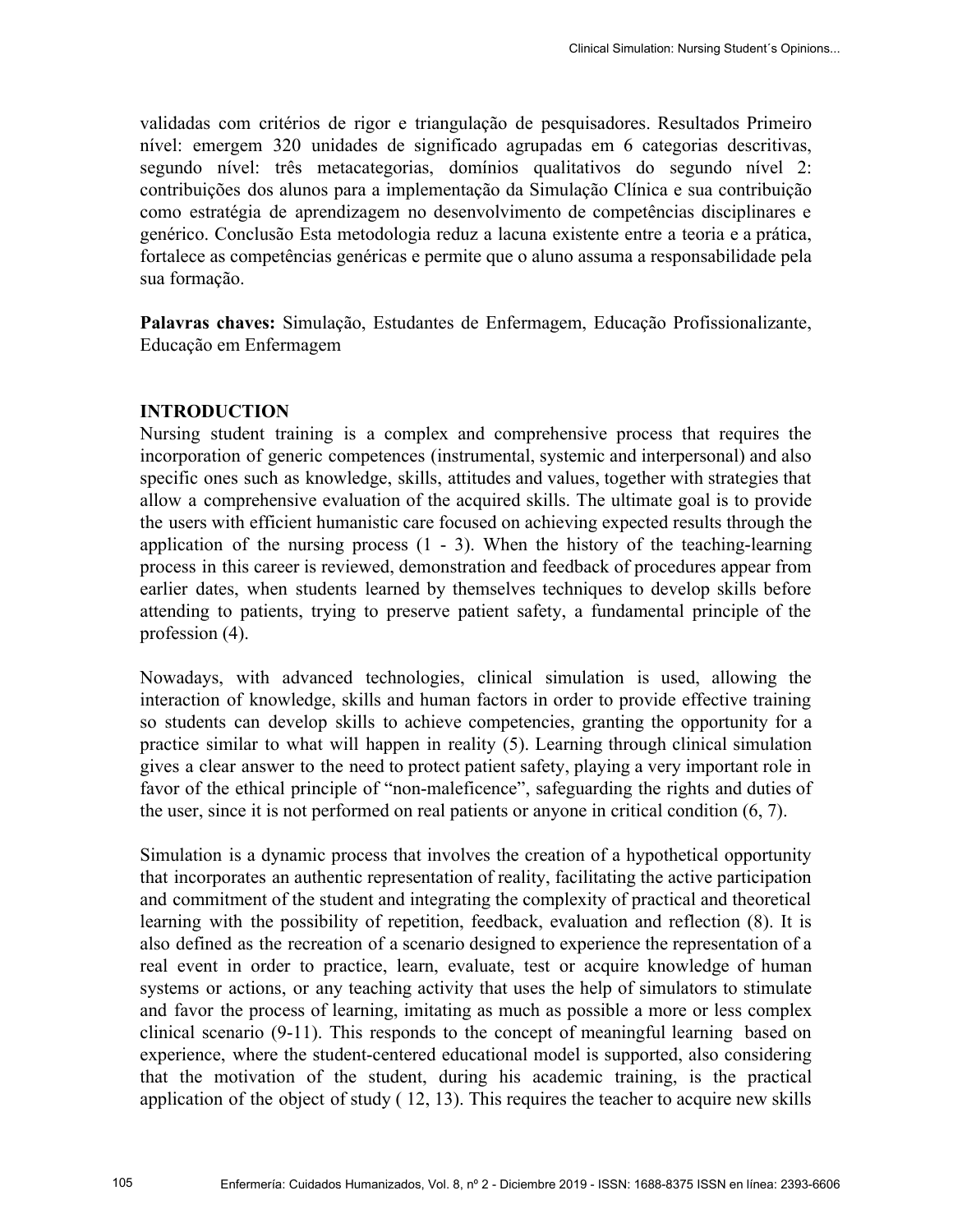to carry out this methodology, such as the design of scenarios, proper execution and evaluation, under a conception of learning that puts the activity of the student in focus (14). Simulation learning can be divided into three levels of difficulty: low fidelity, carried out in models that allow to practice basic techniques; intermediate, which groups skills that require a level of integration with each other, and high fidelity, which uses interactive technologies that represent reality (15). This implies designing appropriate scenarios, becoming a tool with great teaching potential  $(16)$ .

The evaluation of the student's competences in this way is continuous through a session with scenarios unknown to him, which allows assessment in three aspects: observation of the instructor, of a group of students and self-assessment (4). The highlight of teaching by simulation is debriefing, which consists of the self-critical review of all the actions carried out during a clinical experience, led by a physician. It is also expressed as the conversation between several people to review a real or simulated event, in which participants analyze their actions and reflect on the role of thought processes, psychomotor skills and emotional states to improve or maintain their performance in the future (17, 18). Hence the importance of debriefing so that the student, in addition to developing specific skills in the profession, acquires generic skills, including self-criticism, learning to learn, critical thinking, ability to analyze, among others.

Simulation in general, and high fidelity in particular, although it involves the use of numerous resources, enjoys great acceptance among students and instructors, meets all phases of the acquisition of experience and is the option to practice the necessary skills before critical situations. Various publications prove the relevance of clinical simulation in the training process. Many of them highlight the acquisition of generic skills: greater autonomy, self-efficacy and locus of internal control, trust, teamwork, communication, significant improvement in interpersonal communication skills, interviews and counseling; it increases opportunities for reflection and the acquisition of self-confidence after clinical simulation experience (5, 19-23).

In relation to discipline, students achieve an important skill, apply and integrate the acquired knowledge into the clinical experience, associate the task with previous experiences, use sensory information, test their own techniques performed in a practical way reflecting on an action, effectively training prior to clinical care (19, 2, 22, 5). At the same time, it allows the realization of clinical trials in the field of safe practices, execution of invasive diagnostic procedures and nursing complexes, in addition to the development of attitudes such as professional and interdisciplinary responsibility in patient, family and community care (4). This methodological strategy, the clinical simulation, requires that the curriculum implements protocols that guarantee the reproduction of scenarios to be incorporated gradually throughout the career; thus the student becomes familiar with them, since the confrontation with unknown technologies can enhance the clinical ability. It is important that there is adequate teacher training, which is as close to reality as possible, a sufficient number of practices of the technique that need to be learned, with the corresponding clinical simulation evaluation guidelines (19, 20, 24). It is important to clarify that the key to success is not only to have high-tech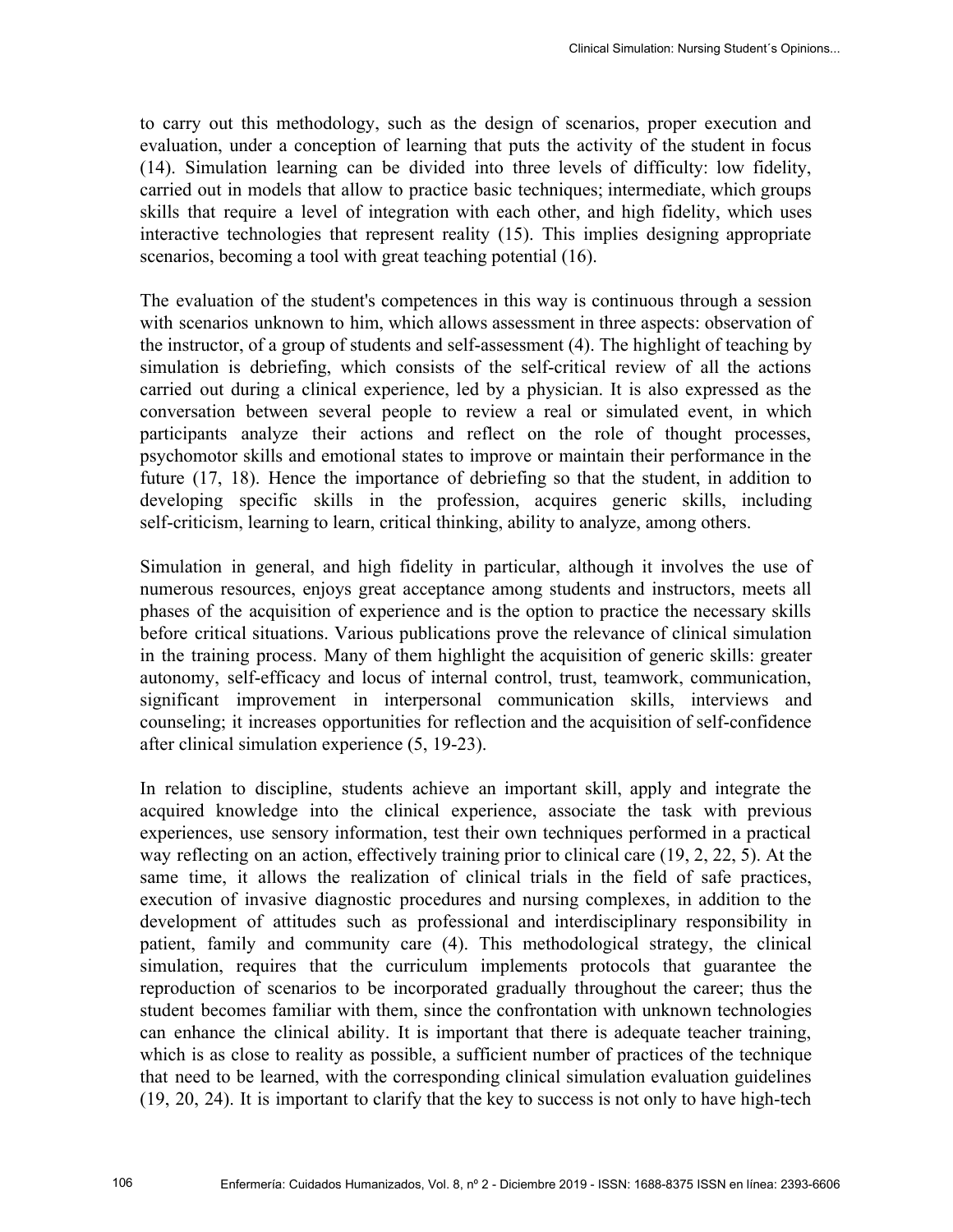equipment and models, but rather to ensure that teachers are trained in this pedagogical strategy by implementing a model to develop clinical judgment, safeguarding a close collaboration between teachers and students (4, 25). As a way to maximize the experiences, it is necessary to create a culture of clinical simulation, as well as to plan and organize them so that they guide the activities of the study plan, according to the level of complexity that the learner finds (4).

Likewise, evaluation constitutes a fundamental tool, because it allows the rectification of errors and increases the degree of realism in the staging of cases. However, there is evidence that the students express their disagreement by suggesting an improvement in the acquisition of real and less simulated material, since performing certain nursing techniques (arterial gasometry, channeling of central peripheral insertion catheters, etc.) in the dummy results sometimes too unreal despite the advanced simulators (5). Work has also been carried out in the field of pediatrics, where nursing students express that it increases self-efficacy and reduces the level of anxiety; they acquire greater confidence, demonstrating as a consequence that higher self-confidence scores represent an increase in the quality of patient care (26, 27).

In this context, the Faculty of Health Sciences of the Autonomous University, Temuco, Chile, conducted training in July 2016 in Clinical Simulation to teachers of the Pediatric Area of the Nursing Career, in order to include it in the second semester of the same year, which was incorporated into the Pediatric and Adolescent Medical Nursing Laboratory. Being a first experience and with the goal of contributing to the implementation of this strategy in the training process, it is important to know the opinion of the students about the experience. The objectives are oriented to explore its meaning, the factors that affect it, what they felt when experiencing it and the acquisition of generic skills and the nursing process as disciplinary competence.

#### **METHODOLOGY**

The exploratory and descriptive qualitative research paradigm is chosen, from the methodological perspective of an intrinsic case study, whose purpose is aimed at describing important aspects of a little known phenomenon and documenting it (28).

The experience was carried out with 90 fourth-year students attending the Pediatric and Adolescent Medical Nursing Laboratory credit in the second semester of 2016. Clinical simulation activities were organized so that all students could acquire skills before attending the patients in the care practice. Two activities of low difficulty level of one hour of duration were carried out, oriented to the control of vital signs-anthropometry and admission in pediatric patients; and four more of medium fidelity, of two hours each, designed for the management of care in pediatric patients with Sepsis, Infection of the Urinary Tract, Respiratory Virosis and Respiratory Depression. The situations were programmed in order to evaluate the skills of knowing, knowing how to do and knowing how to be. After the execution of these activities, the feedback process was carried out with a specific guideline. Two teachers participated, with previous training.

The sample, not probabilistic, intentional of cases by criterion and convenience, was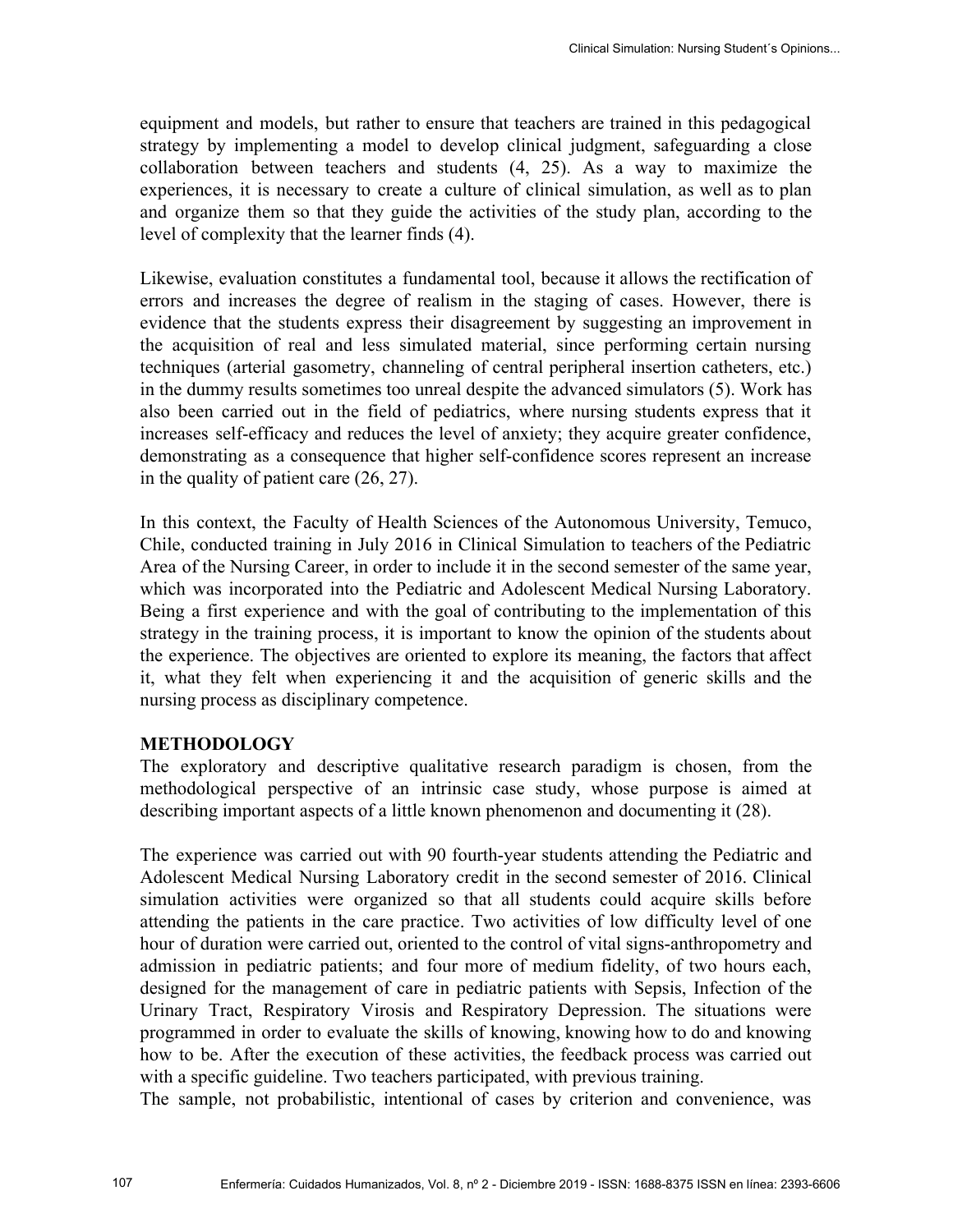made up of 15 participants, whose inclusion criteria were: fourth year students in 2016 of the Nursing Career of the Autonomous University of Chile, enrolled in the Pediatric and Adolescent Medical Nursing Laboratory, with availability and acceptance to participate voluntarily after signing the Informed Consent (29).

For the data collection, the focus group technique was used (a group of 7 and another of 8 members), which were collected until reaching the saturation point, that is, by repetition of ideas; or, to gather sufficient evidence to guarantee the credibility of the investigation (30). A guideline was used to ensure that all subjects were explored and audio recorder and field notes were used to collect all the information, with the corresponding authorization. The data analysis followed the constant comparison scheme, not grouping into predetermined categories, but rather emerging from an inductive reasoning process, through a generative and constructive method in which the inductive coding of categories was combined with the constant comparison of them (31). Progressively the reduction of the information consistent with the object of study was carried out through three phases that formed different types of operations, segmentation and codification of units of meaning, identification of the main themes or emerging thematic nuclei and integration and interpretation of the results in qualitative domains, structured through three levels, which was performed manually by the researchers  $(32, 33)$ :

▪ Level 1: Identification of units of meaning and segmentation of them for grouping into descriptive categories.

▪ Level 2: From the descriptive categories, a system of emerging thematic nuclei or metacategories was constructed.

▪ Level 3: As a consequence of the previous level, qualitative domains were identified through a sequential and cross-sectional analysis of metacategories.

It should be noted that under this paradigm data collection and analysis was concurrent (34). The categorization and segmentation were two operations executed simultaneously because the criterion used was belonging to a certain concept or topic, where the units that referred to a certain idea were included in the corresponding categories.

Scientific rigor was determined by four criteria: credibility (triangulation by researcher, verification with study participants), applicability or transferability (abundant collection of information and detailed description), consistency or dependence (step-by-step replication), and neutrality or confirmability (consensus with other researchers, expert critical judgment) (35). The validation was carried out using the triangulation technique by researchers (28).

The ethical considerations were protected because it was a Project authorized by the Ethics Committee of the Autonomous University of Chile (36). The ethical principles in research were worked on: social value, because the results will allow probable social and scientific benefits; the scientific validity through a rigorous design, whose products were also triangulated by researchers, without the participation of teaching nurses involved in the subject where this research was carried out; the equitable selection of subjects was protected by identifying the key informants, that is, those who contributed to the study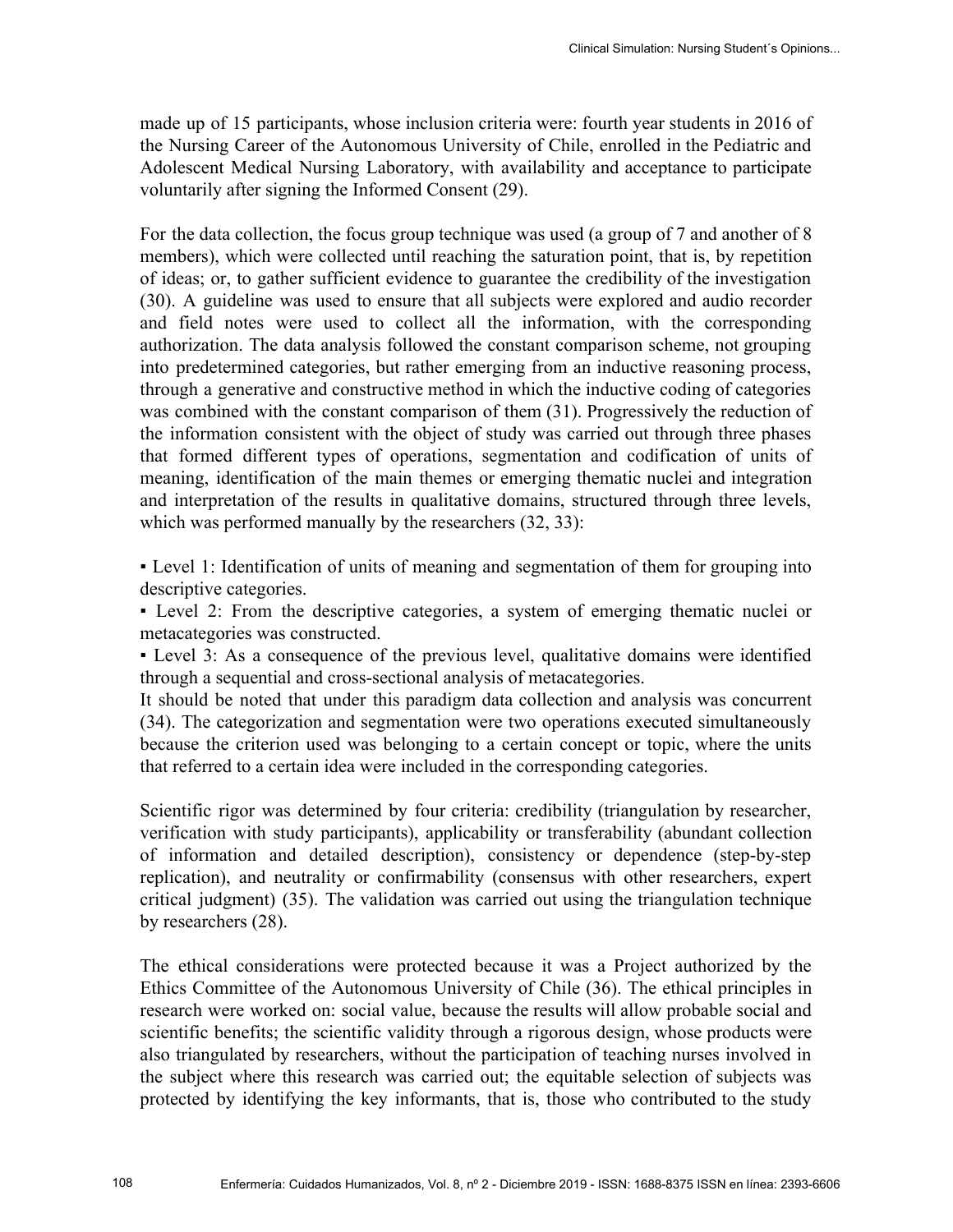since they were directly related to it; the favorable risk-benefit ratio focused on minimizing potential risks and increasing benefits proportionally was met respecting the principles of non-maleficence and beneficence, without any conflict for the participants; the independent evaluation refers to the non-distortion of the research product of the interests of the authors, which was endorsed by the Ethics Committee of the University; the informed consent, sanctioned by said Committee that included respect for a voluntary and conscious participation of the subjects, offering them the opportunity to ask questions, doubts and withdraw from the study if they wished; respect for the enrolled subjects through the possibility of changing their minds, ensuring confidentiality of the data and delivery of the study results (37).

#### **RESULTS**

**Level 1:** 320 units of meaning relevant to the study were revealed, grouped into 6 emerging categories, which can be seen in Table 1.

|              |             |                                                          | <b>Frequency</b><br>meaning | units         | <sub>of</sub> |
|--------------|-------------|----------------------------------------------------------|-----------------------------|---------------|---------------|
|              | Code        | Coded descriptive categories                             |                             | $\frac{0}{0}$ |               |
|              | <b>MEX</b>  | Meaning of having lived through this learning experience | 87                          | 27.2          |               |
| 2            | <b>MCS</b>  | Meaning of Clinical Simulation                           | 80                          | 25.0          |               |
|              | <b>GCCS</b> | Generic Competencies and Clinical Simulation             | 42                          | 13.1          |               |
| 4            | <b>FFCS</b> | Factors favouring learning in the Clinical Simulation    | 40                          | 12.5          |               |
|              | <b>NPCS</b> | Nursing Process and Clinical Simulation                  | 39                          | 12.2          |               |
| 6            | <b>FHCS</b> | Factors Hindering learning in Clinical Simulation        | 32                          | 10.0          |               |
| <b>Total</b> |             |                                                          | 320                         | 100           |               |

Table 1. Percent distribution of coded Emerging Categories

### Source: Personal Collection (2018)

As a result of this process, each of the six emerging categories is presented in Table 2.

Table 2. Frequency distribution of the units of meaning of the six emerging categories

| Code                                                             | Category                                                                                     | Frequency units<br>of meaning |      |  |  |  |
|------------------------------------------------------------------|----------------------------------------------------------------------------------------------|-------------------------------|------|--|--|--|
| "Meaning of having lived through this learning experience" (MEX) |                                                                                              |                               |      |  |  |  |
|                                                                  | Administration/management (admissions, placements,<br>records, cards, service, shift change) | 15                            | 17.2 |  |  |  |
|                                                                  | Techniques and procedures                                                                    | 14                            | 16.1 |  |  |  |
|                                                                  | Knowledge                                                                                    | 10                            | 11.5 |  |  |  |
| Professional aspect                                              | Communication with health team                                                               |                               | 8.1  |  |  |  |
|                                                                  | <b>Teamwork</b>                                                                              | 6                             | 7.0  |  |  |  |
|                                                                  | Communication with family                                                                    | 4                             | 4.6  |  |  |  |
|                                                                  | Education                                                                                    |                               | 1.1  |  |  |  |
|                                                                  | Safety                                                                                       | 9                             | 10.3 |  |  |  |
| <b>Personal aspect</b>                                           | Role empowering                                                                              | 6                             | 7.0  |  |  |  |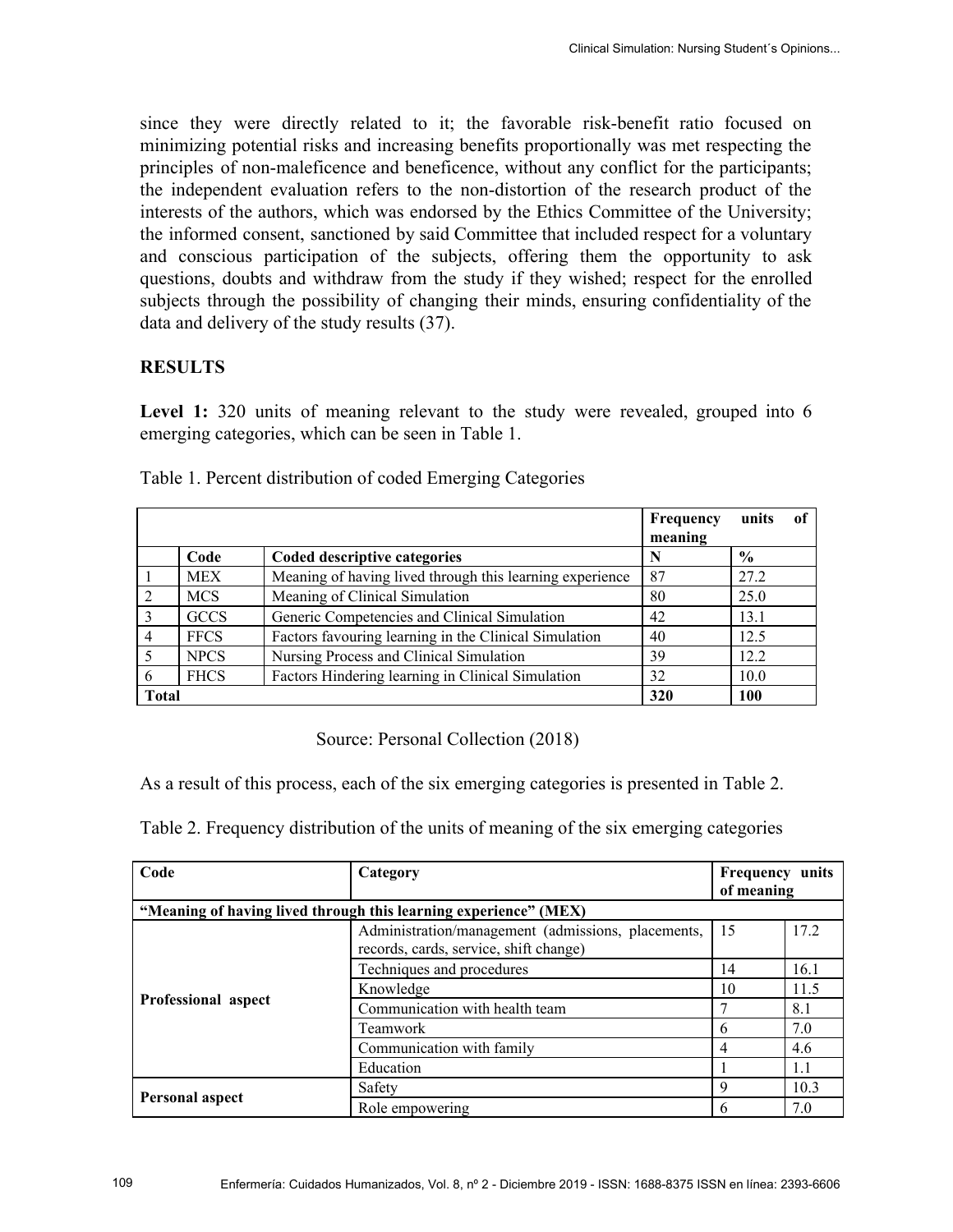|                                                       | Stress control                                                | 5                                | 5.7               |
|-------------------------------------------------------|---------------------------------------------------------------|----------------------------------|-------------------|
|                                                       | Organization                                                  | $\overline{3}$                   | 3.4               |
|                                                       | Tranquility                                                   | $\overline{2}$                   | 2.3               |
|                                                       | Criticism                                                     | $\overline{2}$                   | 2.3               |
|                                                       | Leadership                                                    | 1                                | 1.1               |
|                                                       | Capacity of adaptation                                        | $\mathbf{1}$                     | 1.1               |
|                                                       | Motivation to study                                           | 1                                | 1.1               |
| <b>TOTAL</b>                                          |                                                               | 87                               | 100               |
| "Meaning of Clinical Simulation" (MCS)                |                                                               |                                  |                   |
|                                                       | Similar to reality                                            | 24                               | 30.0              |
|                                                       | Learning by trial and error                                   | 6                                | 7.5               |
|                                                       | University classroom                                          | $\mathbf{1}$                     | 1.3               |
| Learning scenario                                     | Limited                                                       | $\mathbf{1}$                     | 1.3               |
|                                                       | Controlled                                                    | $\mathbf{1}$                     | 1.3               |
|                                                       | Uses real time                                                | $\mathbf{1}$                     | 1.3               |
|                                                       | Procedural                                                    | 9                                | 11.2              |
| <b>Acquired skills</b>                                | Administratives                                               | $\tau$                           | 8.7               |
|                                                       | Theoretical foundations                                       | $\overline{7}$                   | 8.7               |
|                                                       | Assigns roles to multidisciplinary team                       | 8                                | 10.0              |
|                                                       | Guides                                                        | 5                                | 6.2               |
| <b>Teacher Supervision</b>                            | Shares and delivers knowledge                                 | 3                                | 3.7               |
|                                                       | Gives realism                                                 | $\mathbf{1}$                     | 1.3               |
|                                                       | Self-evaluation                                               | 5                                | 6.2               |
|                                                       |                                                               |                                  |                   |
| <b>Evaluation</b>                                     | Co-evaluation                                                 | $\mathbf{1}$                     | 1.3               |
| <b>TOTAL</b>                                          |                                                               | 80                               | 100               |
|                                                       |                                                               |                                  |                   |
| "Generic Competencies and Clinical Simulation" (GCCS) | Teamwork                                                      | 13                               | 31.0              |
|                                                       |                                                               | $\overline{3}$                   | 7.1               |
| Interpersonal                                         | Work in interdisciplinary team<br>Critic and self-critic      | $\overline{2}$                   | 4.8               |
|                                                       | Interpersonal skills (respect)                                | $\mathbf{1}$                     | 2.4               |
|                                                       | Flexible to new situations                                    | 10                               | 23.8              |
| <b>Sistemic</b>                                       |                                                               | $\overline{4}$                   | 9.5               |
|                                                       | Leadership                                                    | $\mathbf{1}$                     |                   |
|                                                       | Learning capacity                                             |                                  | 2.4               |
| <b>Instrumental</b>                                   | Basic knowledge of the profession                             | $\overline{4}$<br>$\overline{3}$ | 9.5               |
|                                                       | Organization and planning                                     |                                  | 7.1               |
|                                                       | Problem solving                                               | $\mathbf{1}$                     | 2.4<br><b>100</b> |
| <b>TOTAL</b>                                          |                                                               | 42                               |                   |
|                                                       | "Factors favouring learning with Clinical Simulation" (FFCS). |                                  |                   |
|                                                       | Teamwork                                                      | 8<br>$\overline{4}$              | 20.0              |
|                                                       | Responsibility                                                | $\overline{4}$                   | 10.0              |
| <b>Characteristics of students</b>                    | To have knowledge                                             | $\overline{4}$                   | 10.0              |
|                                                       | Imagination                                                   | $\overline{2}$                   | 10.0              |
|                                                       | Good disposition                                              | $\overline{4}$                   | 5.0               |
|                                                       | Teach procedures                                              | $\overline{\mathbf{3}}$          | 10.0              |
|                                                       | Preoccupation                                                 |                                  | 7.5               |
| <b>Teachers aspects</b>                               | Feedback                                                      | $\overline{\mathbf{3}}$          | 7.5               |
|                                                       | With clinical experience                                      | $\overline{2}$                   | 5.0               |
|                                                       | With theoretical knowledge<br>Creativity                      | $\overline{2}$<br>$\overline{2}$ | 5.0<br>5.0        |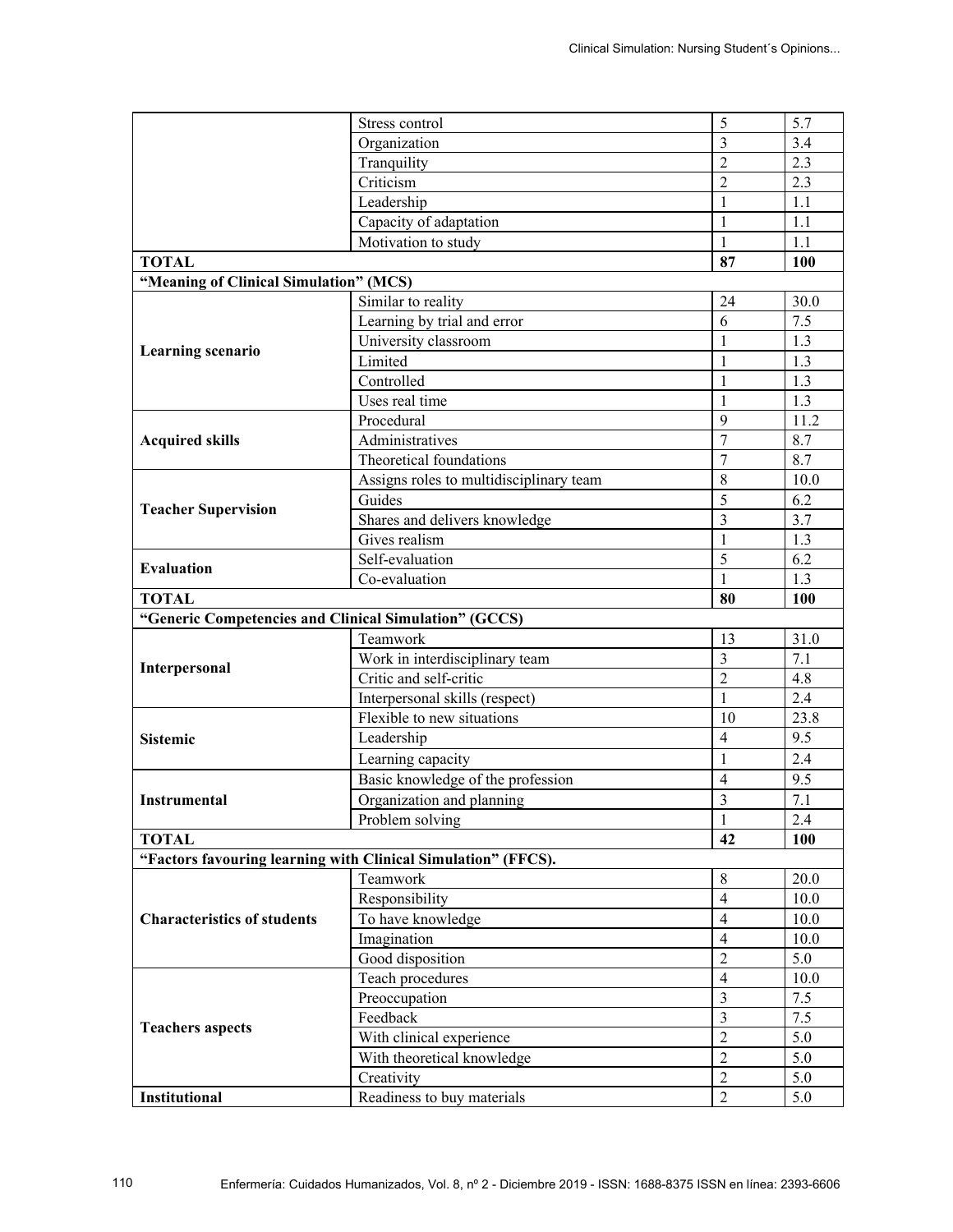| <b>TOTAL</b>                                     |                                                               |                | 100  |  |  |
|--------------------------------------------------|---------------------------------------------------------------|----------------|------|--|--|
| "Nursing Process and Clinical Simulation" (NPCS) |                                                               |                |      |  |  |
|                                                  | <b>Basic CPR</b>                                              | 10             | 25.6 |  |  |
|                                                  | Standard precautions (area handling/wash hands)               | 8              | 20.5 |  |  |
| <b>Execution Stage</b>                           | Vital signs                                                   | $\overline{3}$ | 7.7  |  |  |
|                                                  | Sample taking                                                 | $\overline{2}$ | 5.1  |  |  |
|                                                  | Use of incubator                                              | $\overline{3}$ | 7.7  |  |  |
|                                                  | Drip installation in child                                    | 1              | 2.6  |  |  |
|                                                  | <b>Examination</b> analysis                                   | 3              | 7.7  |  |  |
| <b>Assessment Stage</b>                          | Recognition of signs and symptoms                             | $\overline{2}$ | 5.1  |  |  |
|                                                  | Respect for the patient                                       | $\overline{2}$ | 5.1  |  |  |
|                                                  | Include family                                                |                | 2.6  |  |  |
| <b>Evaluation Stage</b>                          | Patient's evolution                                           | $\overline{4}$ | 10.3 |  |  |
| <b>TOTAL</b>                                     |                                                               | 39             | 100  |  |  |
|                                                  | "Factors that hinder learning with Clinic Simulation" (FHCS). |                |      |  |  |
|                                                  | <b>Shyness</b>                                                | 6              | 18.7 |  |  |
|                                                  | Lack of previous preparation                                  | $\overline{3}$ | 9.3  |  |  |
| <b>Characteristics of students</b>               | Dislike simulation                                            | $\overline{2}$ | 6.3  |  |  |
|                                                  | <b>Stress</b>                                                 | $\overline{2}$ | 6.3  |  |  |
|                                                  | Irritability when playing roles                               | 1              | 3.1  |  |  |
|                                                  | Not realistic model                                           | 6              | 18.7 |  |  |
|                                                  | Medicines and needles                                         | 3              | 9.0  |  |  |
| <b>Institutional</b>                             | Separate hospital rooms                                       | $\overline{2}$ | 6.3  |  |  |
|                                                  | <b>Unfinished Simulation Center</b>                           | 1              | 3.1  |  |  |
|                                                  | Equipment not real (phototherapy)                             | 1              | 3.1  |  |  |
| Organization                                     | Too many students per group                                   | $\overline{2}$ | 6.3  |  |  |
|                                                  | Rotation system                                               | 1              | 3.1  |  |  |
| <b>Teachers characteristics</b>                  | Lack of disposition                                           | $\overline{2}$ | 6.3  |  |  |
| <b>TOTAL</b>                                     |                                                               | 32             | 100  |  |  |

Source: Personal Collection (2018)

Level 2: At this level three thematic nuclei or metacategories emerged from the six coded descriptive categories at Level 1. For this purpose, an inter-category comparison process was carried out seeking structural similarities and common elements of this analysis. The three metacategories represent the reality studied as described by the key informants.

1. Experience of the students of the Nursing Career in relation to the Clinical Simulation: perception around the concept and experience as a learning strategy in their professional training in the Nursing Career (MEX - MCS).

2. Factors that facilitate and hinder learning with Clinical Simulation: appreciation in relation to aspects that contribute and hinder learning, related to aspects of students, teachers, supplies, infrastructure and organization of the activity (FFCS - FHCS).

3. Skills developed in nursing students, through Clinical Simulation: opinions linked to specific competencies within the nursing and generic processes (instrumental, systemic and interpersonal) (NPCS - GCCS).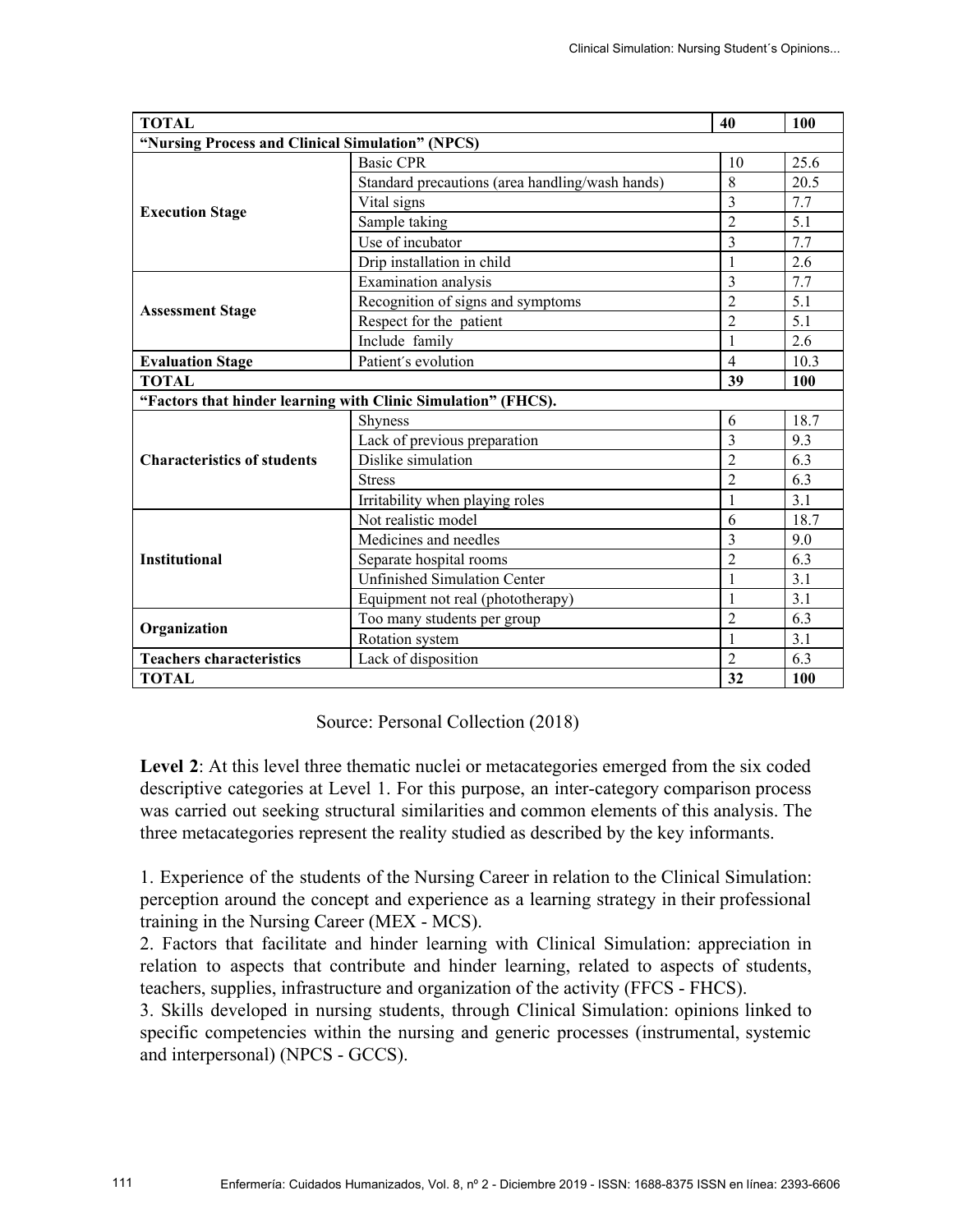Level 3: from the above two qualitative domains arise:

1. Contributions of nursing students to implement the Clinical Simulation: it represents the opinions in relation to the experience that allowed them to conceptualize it and identify concurrent factors in its application (MEX - MCS - FFCS - FHCS).

2. Contribution of the Clinical Simulation as a learning strategy for the development of disciplinary and generic competences for its future professional performance: it evidences the assessment regarding the development of the nursing process as disciplinary and generic competences (instrumental, systemic and interpersonal) (NPCS) - GCCS).

#### **DISCUSSION AND FINAL CONSIDERATIONS**

In Level 1, the units of meaning for the first two categories "Meaning of having lived through this learning experience" and "Meaning of Clinical Simulation" with 27.2% and 25% respectively, reflect the relevance of the topic within training of key informants. The first one shows, as in other studies, two major aspects: a professional one (knowledge acquisition, techniques, procedures and administration / management and education functions and other personnel) (4, 5, 22), and another one, personal, the achievement of generic skills (5, 20, 21, 23). The second category coincides with what is stated in the literature, stating that these are learning scenarios in which knowledge is acquired supervised by a teacher and where the evaluation of both process and result is applied (4, 5, 8). This reflects how significant it is to work with this learning strategy: without having a theoretical class of Clinical Simulation, they managed to define it only with its development.

In relation to "Generic Competences and Clinical Simulation", findings were classified according to Tunning (1) in Interpersonal, Systemic and Instrumental. When identifying them it is observed that only teamwork is assimilable with another study (5). Skills such as autonomy (19), self-efficacy (20), communication (21) and reflection (22) do not emerge in the discourses; however they do identify respect, adapting to new situations, leadership, ability to learn, organize, plan and resolve problems, which could be explained by the fact that in these studies another type of generic competence classification was used. Also, it should be considered that the students were subjected to a new learning situation and evaluation process. In any case, the findings are relevant since the current educational guidelines aim to strengthen these qualities as a factor of human capital (2).

Regarding the "Nursing Process and Clinical Simulation", three stages are identified, assessment, execution and evaluation, execution being mostly recognized; the undeclared ones, diagnosis of needs and planning, is probably due to the low level of difficulty of the clinical simulation scenarios, taken into consideration by the teachers for this first experience as a way of gradually rehearsing the methodology (3, 15). The key informants consider the application of the Nursing Process, reaffirming that at their curricular level they are clear about what they can integrate in relation to the degrees of difficulty that are presented to them for their learning.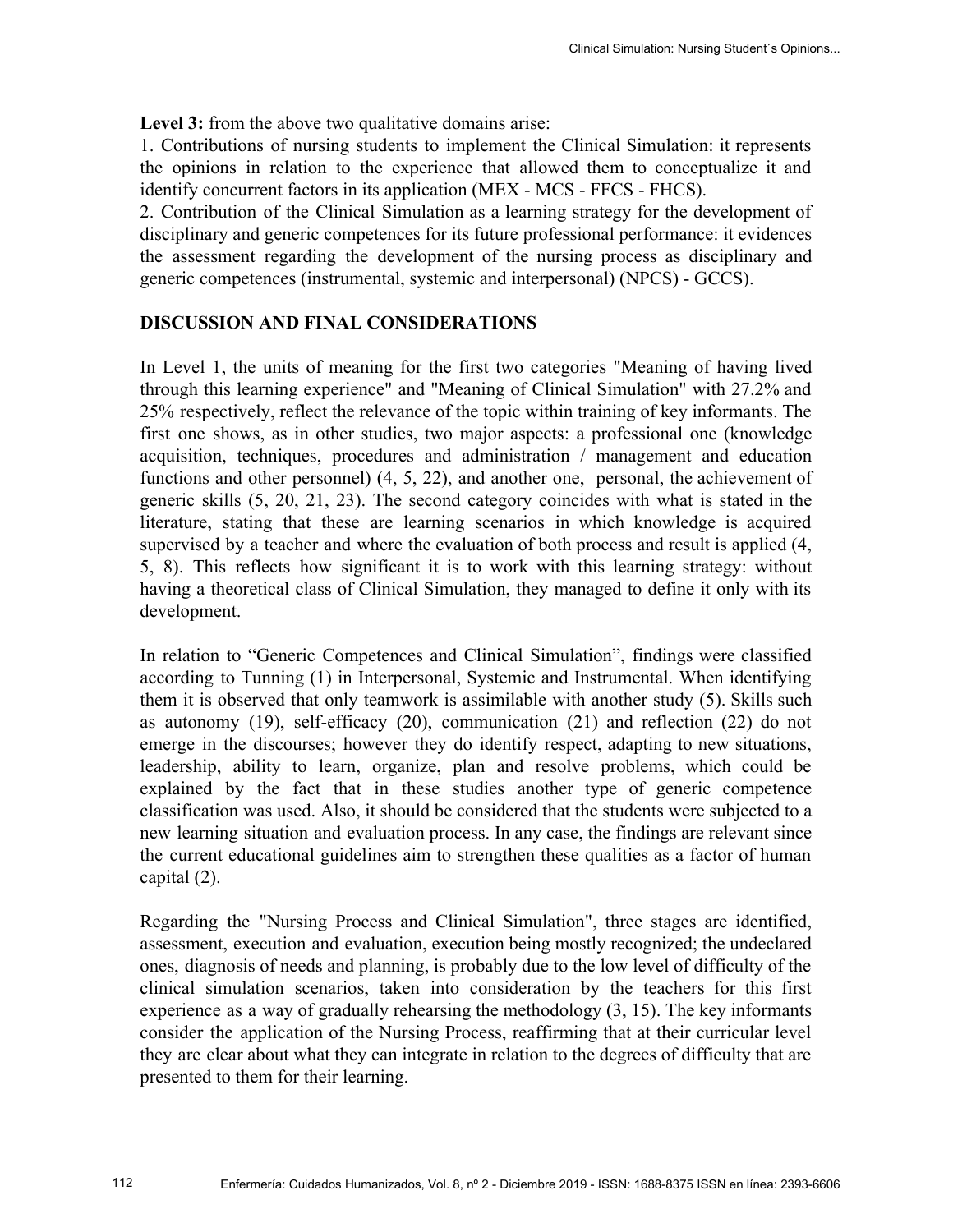Regarding the category "Factors that favor learning with Clinical Simulation", three aspects emerge; characteristics of students, teachers and Institution, recognizing the first one as the most relevant with 22 units of meaning, highlighting teamwork, very important as a generic competence. What emerges about the opinions of teachers is described by Quiroz and Vargas, who argue that they must be trained in relevant pedagogical aspects and be concerned and creative at the time of carrying out the educational action (4). Regarding the provision of materials by the Institution, they indicate only two units of meaning in the same sense as that proposed by Juguera, Díaz, Pérez et al., regarding simulators closer to reality (5).

Regarding the category "Factors that make learning difficult", they are mainly related to the personal characteristics of the students, which could be reduced if this methodology was gradually incorporated throughout the course (20). Regarding the Institutional factor, the informants refer to insufficient means, non-real symptoms and infrastructure not appropriate for these effects, which is consistent with the study by Juguera, Díaz, Pérez et al. where the students suggested an improvement in the acquisition of more realistic material (5). Likewise, they find that in the organization of the activity the number of students should be reduced to facilitate the process by planning and organizing it according to the growing complexity of the study plan and protocols that guarantee the reproduction of scenarios, in order to gradually establish a culture of clinical simulation considering also the collaboration between teachers and students (4, 19, 25).

Finally, we must point out that the information obtained in this study is consistent with that shown by several authors mentioned above, in the sense that it is a relevant strategy when integrating knowledge and skills, that previous experience is an important aspect when executing this methodology, reduces the gap between theory and practice, strengthens generic competencies and allows the student to assume responsibility in their training

#### **BIBLIOGRAPHIC REFERENCES**

- 1. Tuning Educational Structures in Europe. Informe Final Proyecto Piloto-Fase 1. Bilbao: Edición y Cultura. Sócrates. 2003.
- 2. Barrios S, Masalán P, Cook MP. Educación en Salud: en la búsqueda de metodologías innovadoras. Cienc. Enferm. 2011; 17(1): 57-69.
- 3. Alfaro-Lefevre R. Aplicación del proceso enfermero: fomentar el cuidado en colaboración. Quinta Edición. México: Masson. 2003.
- 4. Quirós S, Vargas A. Simulación clínica: una estrategia que articula prácticas de enseñanza e investigación en Enfermería. Texto & Contexto – Enferm. 2014; 23 (4): 815-816.
- 5. Juguera L, Díaz J, Pérez Mª L, Leal C, Rojo A, Echevarría P. La simulación clínica como herramienta pedagógica: percepción de los alumnos de Grado en Enfermería en la UCAM (Universidad Católica San Antonio de Murcia). Enfermería Global. 2014; 13 (33): 175-190.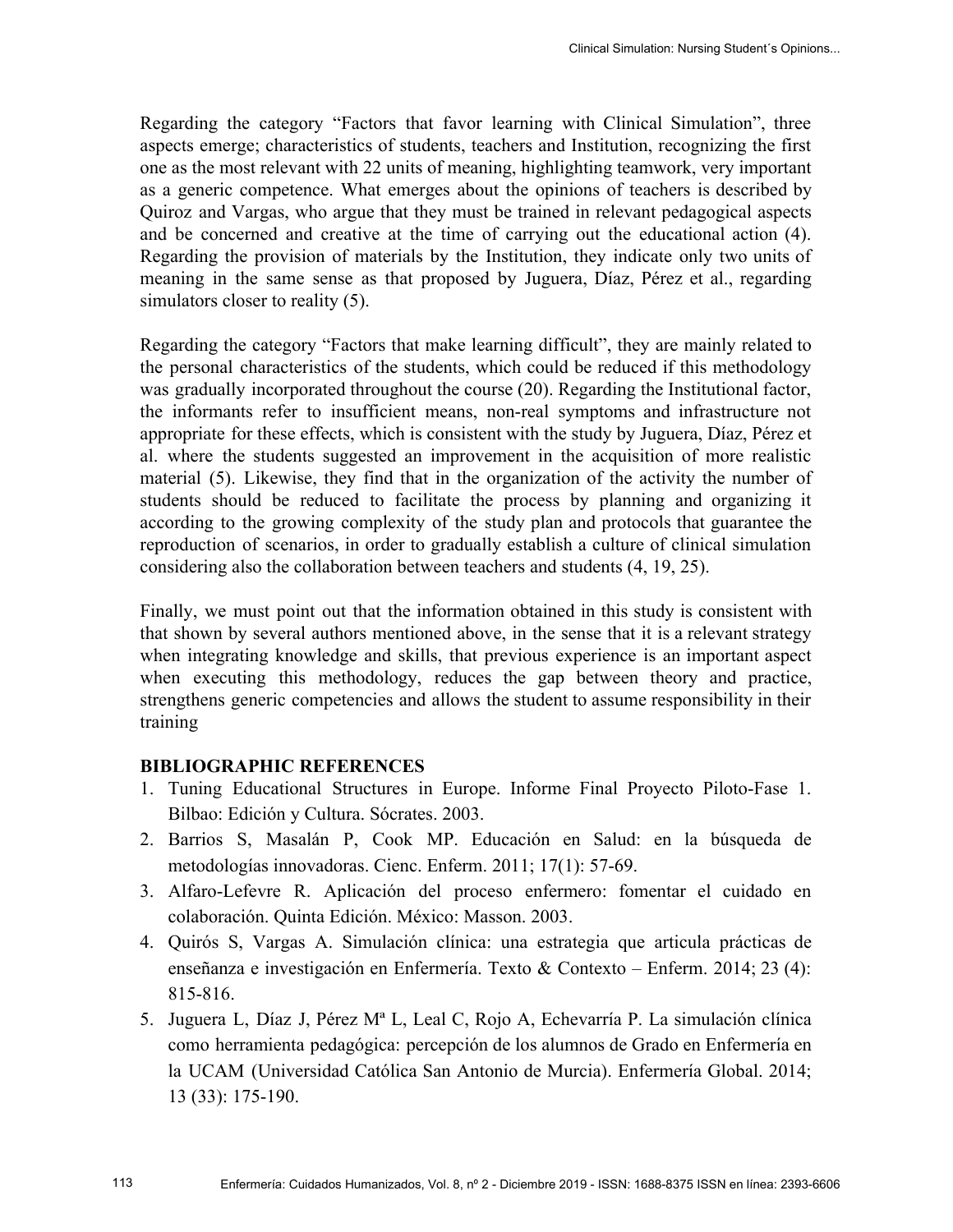- 6. Ministerio de Salud de Chile (MINSAL, 2016). Ley de Derechos y Deberes del Paciente N°20.584 [citado 2019 may. 15]. Disponible en: http://www.ssmso.cl/tmpArchivos/participacion/Escuelas/Leyes/Ley%20de%20Derec hos%20y%20Deberes%20de%20los%20pacientes%20Superintendencia%20de%20S alud.pdf
- 7. Galindo J, Visbal L. Simulación, herramienta para la educación médica Simulation, a teaching aid for medical education. Salud Uninorte. Barranquilla (Col.). 2007: 23(1): 79-95.
- 8. Bland A, Topping A, Wood B. A concept analysis of simulation as a learning strategy in the education of undergraduate nursing students. Nurse Education Today. 2011; 31(7): 664-670.
- 9. Del Moral I, Díaz de Terán J, Rabanal J, Quesada A, Rodríguez J, Teja J, et al. Nuevos procedimientos de entrenamiento en el manejo de crisis y emergencias médicas. En Procedimientos técnicos en urgencias y emergencias. Editores Quesada A, Rabanal JM, editores. Madrid 2003 pp; 479-86.
- 10. De la Horra I. La simulación clínica como herramienta de evaluación de competencias en la formación de enfermería. Reduca (Enfermería, Fisioterapia y Podología). Serie Trabajos Fin de Máster. 2010; 2(1): 549-580.
- 11. Ziv A. Simulators and simulation-based medical education, en Dent, J. y Harden, R.M. (eds.) A Practical Guide for Medical Teachers, Edinburgh; 2009. P 217-222.
- 12. Ausubel D, Novak J, Hanesian H. Psicología educativa. Un punto de vista cognitivo. Segunda Edición. México: Trillas; 2000.
- 13. Dewey J. Experiencia y educación Libro de John. Estados Unidos: Kappa Delta Pi; 1938.
- 14. Ruiz M. Enfoque integral del currículo para la formación de profesionales competentes. México: Instituto Politécnico Nacional; 2000.
- 15. Vázquez-Mata G, Guillamet-Lloveras A. El entrenamiento basado en la simulación como innovación imprescindible en la formación médica. Educ Med. 2009;12(3): 149-155.
- 16. Velazco-Martín A. Simulación Clínica y enfermería creando un ambiente de simulación [Tesis de Grado]. Universidad de Cantabria. Disponible en https://repositorio.unican.es/xmlui/bitstream/handle/10902/3949/VelascoMartinA.pdf. 2013.
- 17. Maestre J, Manuel-Palazuelos J, del Moral I, Simond Robert. La simulación clínica como herramienta para facilitar el cambio de cultura en las organizaciones de salud: aplicación práctica de la teoría avanzada del aprendizaje. Rev colomb. Anestesiol. 2014; 42(2): 124–128.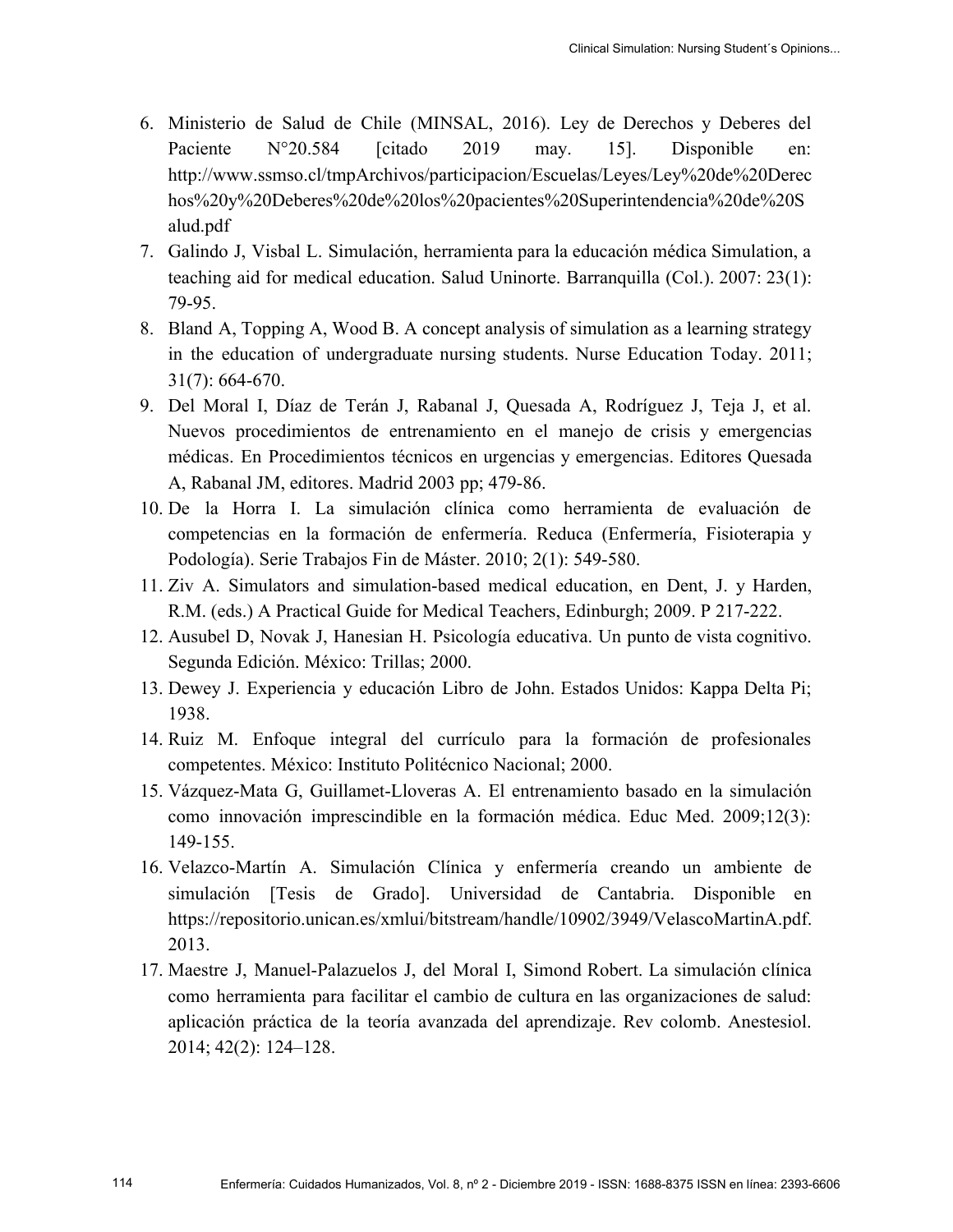- 18. Maestre J, Rudolph J. Teorías y estilos de debriefing: el método con buen juicio como herramienta de evaluación formativa en salud. Rev Esp Cardiol. 2015;68(4): 282-5. DOI: 10.1016/j.recesp.2014.05.018
- 19. Niño CA, Vargas NG, Barragán JA. Fortalecimiento de la simulación clínica como herramienta pedagógica en enfermería: experiencia de internado. Rev Cuid. 2015; 6(1): 970-5. http://dx.doi.org/10.15649/cuidarte.v6i1.161
- 20. Barrios S, Urrutia M, Rubio M. Impacto de la simulación en el desarrollo de la autoeficacia y del locus de control en estudiantes de enfermería. Educación Médica Superior. 2017; 31(1):125-136.
- 21. Ching-Lan E, Shiah-Lian Ch, Shu-Yuan Ch, Yueh-Chih Ch. Using standardized patient with immediate feedback and group discussion to teach interpersonal and communication skills to advanced practice nursing students. Nurse Education Today. 2013; 33(6): 677-683.
- 22. Johannesson E, Silén Ch, Kvist J, Hult H. Students' experiences of learning manual clinical skills through simulation. Adv in Health Sci Educ. 2013; 18(1):99–114.
- 23. Tagwa O. Nursing Students' Perceptions of Satisfaction and Self-Confidence with Clinical Simulation Experience. Journal of Education and Practice. 2016; 7(5): 131-138.
- 24. Ruiz S. Simulación Clínica y su utilidad en la mejora de la seguridad de los pacientes. Trabajo Fin de Grado. 2012. Departamento de Enfermería, Universidad Cantabria. Disponible en

http://www.asepur.org/wp-content/uploads/2014/06/Simulacion-Clinica-y-su-utilidad -en-la-mejora-de-la-seguridad-de-los-pacientes.pdf

- 25. Zhang J. Perceptions of simulation-assisted teaching among baccalaureate nursing students in Chinese context: Benefits, process and barriers. Journal of Professional Nursing. 2017; 33(4): 305–310.
- 26. Tas F, Sonay A, Celen R, Özkan S, Altıparmak D, Sahin A. Comparing Traditional and Simulation-Based Experiences in Pediatrics with Undergraduate Nursing Students in Turkey. Clinical Simulation in Nursing. 2018; 16: 62-69.
- 27. Lubbers J, Rossman C. The effects of pediatric community simulation experience on the self-confidence and satisfaction of baccalaureate nursing students: A quasi-experimental study. Nurse Educ Today. 2016; 39: 93–98.
- 28. Latorre A, Del Rincón D, Arnal J. Bases metodológicas de la investigación educativa. Barcelona: Hurtado; 1999.
- 29. Polit D, Hungler BP. Investigación Científica en Ciencias de la Salud. Sexta Edición. México: Mc Graw- Hill; 2000.
- 30. Martínez-Salgado C. El muestreo en investigación cualitativa: principios básicos y algunas controversias. Ciênc. Saúde Coletiva. 2012; 17 (3): 613-9. http://doi.org/b9qn.